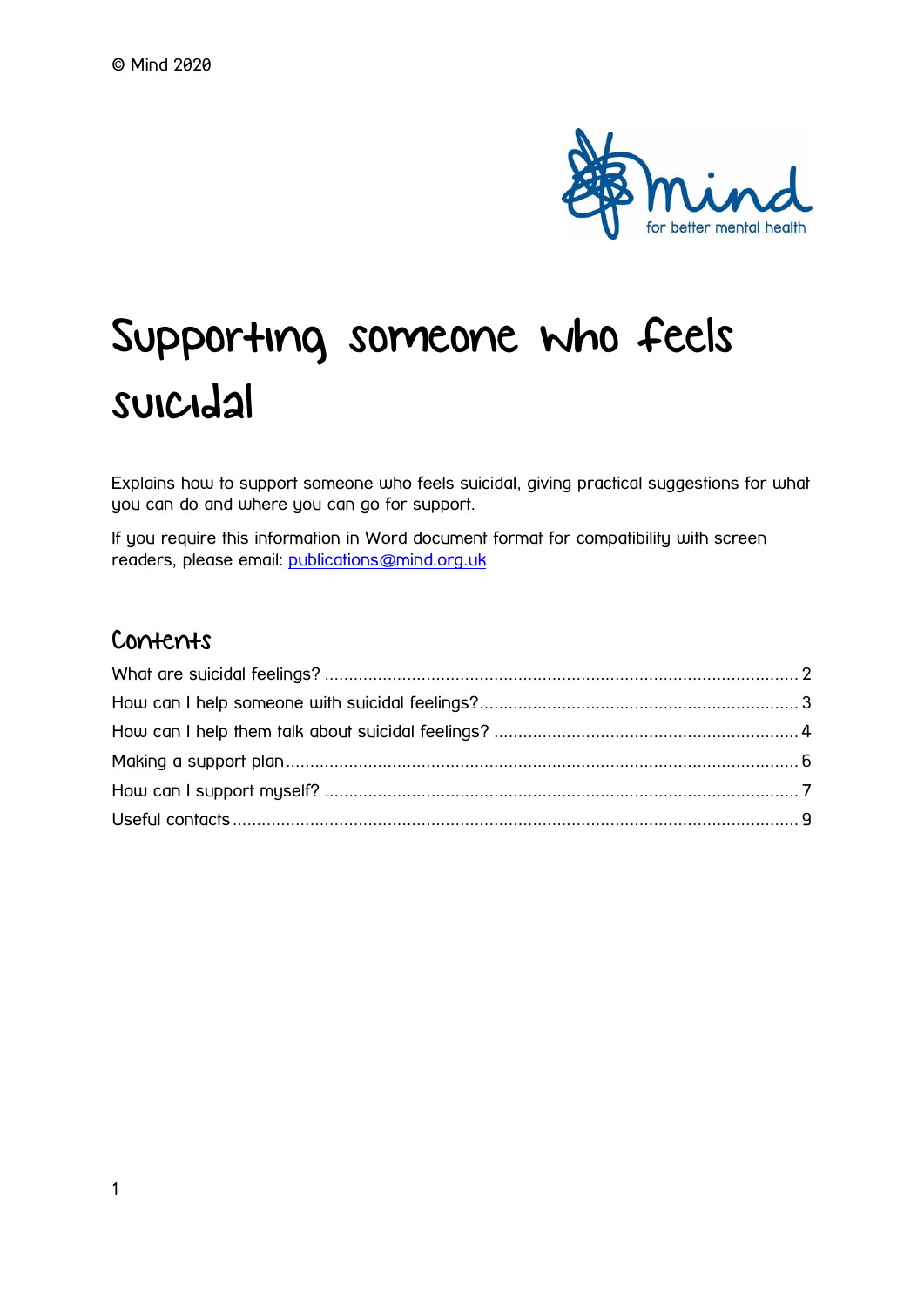## <span id="page-1-0"></span>What are suicidal feelings?

Suicidal feelings can mean having abstract thoughts about ending your life or feeling that people would be better off without you. Or it can mean thinking about methods of suicide or making clear plans to take your own life. See our pages on [suicidal feelings](https://www.mind.org.uk/information-support/types-of-mental-health-problems/suicidal-feelings/) for more information.

The type of suicidal feelings people have varies person to person, in particular in terms of:

- how intense they are suicidal feelings are more overwhelming for some people than others. They can build up gradually or be intense from the start. They can be more or less severe at different times and may change quickly.
- how long they last suicidal feelings sometimes pass quickly, but may still be very intense. They may come and go, or last for a long time.

## Can you tell if someone feels suicidal?

Many people find it very hard to [talk about suicidal feelings](https://www.mind.org.uk/information-support/helping-someone-else/supporting-someone-who-feels-suicidal/talking-about-suicidal-feelings/) – this can be because they are worried about how others will react or because they cannot find the words. They might hide how they are feeling and convince friends or family that they are coping. The Samaritans website also has a helpful page for anyone worried that someone they [know is feeling suicidal.](https://www.samaritans.org/how-we-can-help-you/what-speak-us-about/if-you) This page includes a list of warning signs that you may notice, although there might not be any signs or you might not be able to tell.

Correctly interpreting how someone else is feeling can be difficult so it's very important not to blame yourself if you aren't able to spot the signs that someone is feeling suicidal.

"I wish other people would understand that I don't want these feelings, I didn't ask for these feelings and I want them to go away, but it isn't that simple."

## Who is at risk of suicide?

Anyone can have suicidal feelings, whatever their background or situation in life. Suicidal feelings have a wide range of possible causes. See our information on [suicidal feelings](https://www.mind.org.uk/information-support/types-of-mental-health-problems/suicidal-feelings/) for more about possible causes.

They can be a symptom of an existing mental health problem or episode of mental distress, or sometimes a [side effect of psychiatric or other medication.](https://www.mind.org.uk/information-support/drugs-and-treatments/medication/coping-with-side-effects/) People may also experience suicidal feelings because of [traumatic life events.](https://www.mind.org.uk/information-support/types-of-mental-health-problems/trauma/) When someone is feeling suicidal it is important to be aware of any medications they are taking which might be causing or aggravating these feelings.

To find out more about side effects of specific medications talk to your GP or contact NHS [111](https://www.nhs.uk/using-the-nhs/nhs-services/urgent-and-emergency-care/nhs-111/) in England or [NHS 111 Wales](https://111.wales.nhs.uk/contactus/) in Wales.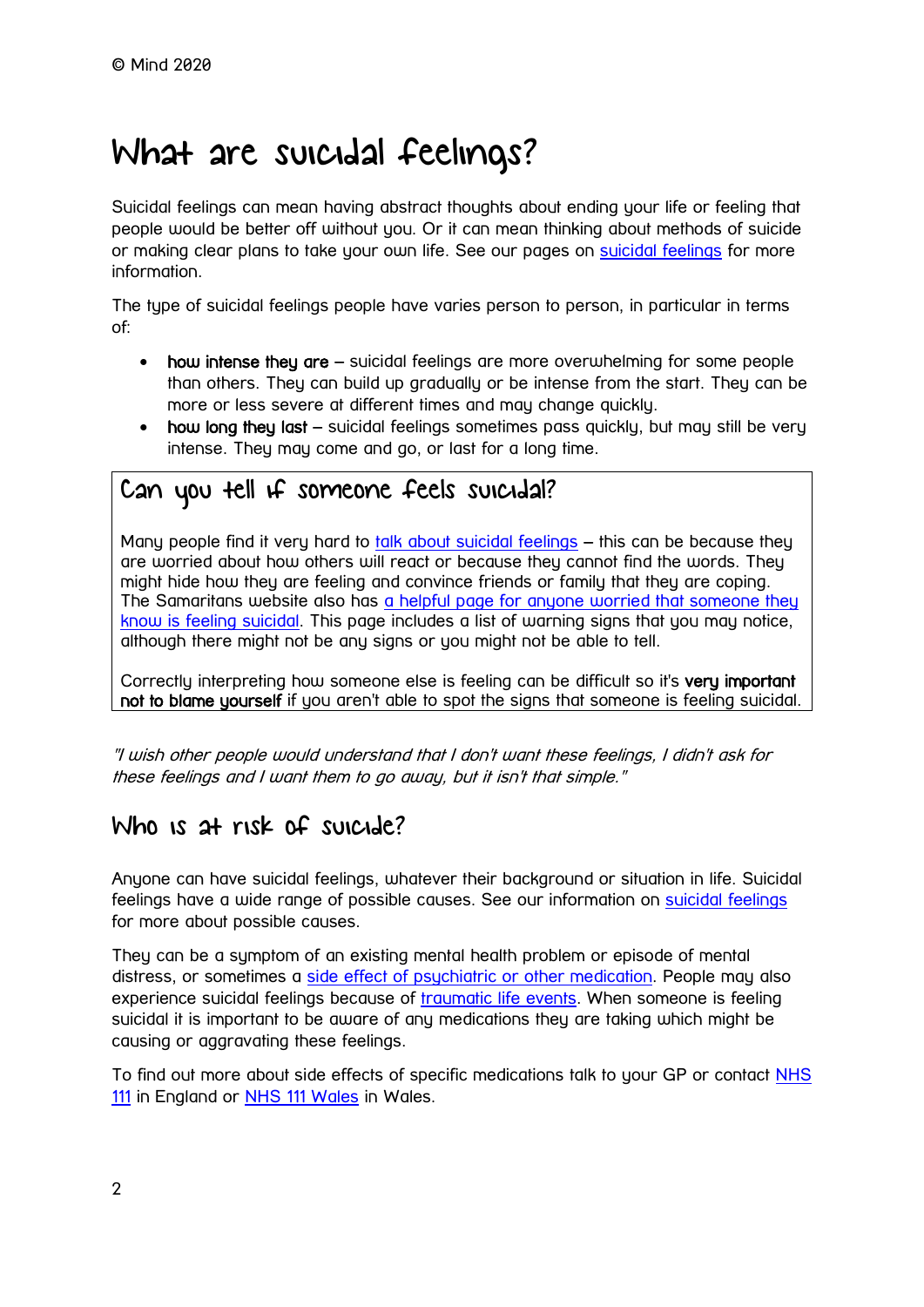"I try and explain to my friends that it's like there is a huge, thick, black cloud following you around. It doesn't matter what you're doing, how good your life appears or how 'ok' you seem."

Some people can say why they feel suicidal, but in other instances there may not be a clear reason, or they may be unable to talk about what they are feeling or experiencing.

If someone feels suicidal, their feelings may become more intense if they:

- drink alcohol
- use street drugs
- have sleep problems

See our pages on [recreational drugs and alcohol](https://www.mind.org.uk/information-support/types-of-mental-health-problems/drugs-recreational-drugs-alcohol/) and [sleep problems](https://www.mind.org.uk/information-support/types-of-mental-health-problems/sleep-problems/) for more information.

"My own thoughts are driven by the desire to want this pain and suffering that I feel inside to cease. I feel my husband and children are better off without me. I feel worthless and undeserving of their love and affection. I don't see the person they do."

## Groups known to be at risk

Studies show that some groups experience higher rates of suicide than others. Statistics show that men, for example, and people from [LGBTIQ+ communities](https://www.mind.org.uk/information-support/tips-for-everyday-living/lgbtiqplus-mental-health/) are more likely to take their own lives. See our information on [suicidal feelings](https://www.mind.org.uk/information-support/types-of-mental-health-problems/suicidal-feelings/causes-of-suicidal-feelings/#WhyAreSomeGroupsMoreAtRiskOfSuicide) for more information about why these groups are particularly at risk.

People can also be more vulnerable to suicide if:

- they have attempted suicide before if someone has previously tried to end their life, there is a greater than average chance they may try to do so again in future
- they have [self-harm](https://www.mind.org.uk/information-support/types-of-mental-health-problems/self-harm/)ed in the past self-harm isn't the same as feeling suicidal, but statistics show that someone who has self-harmed will also be more at risk of suicide
- $\bullet$  they have lost someone to suicide people who have been [bereaved](https://www.mind.org.uk/information-support/guides-to-support-and-services/bereavement/) by suicide are also more at risk of taking their own lives.

# <span id="page-2-0"></span>How can I help someone with suicidal feelings?

It can be very distressing if you are worried about someone who feels suicidal. They may have talked about wanting to end their life, or you may be concerned that they are thinking about it.

You might feel unsure of what to do, but there are lots of things that might help. You could:

• encourage them to [talk about their feelings](https://www.mind.org.uk/information-support/helping-someone-else/supporting-someone-who-feels-suicidal/talking-about-suicidal-feelings/)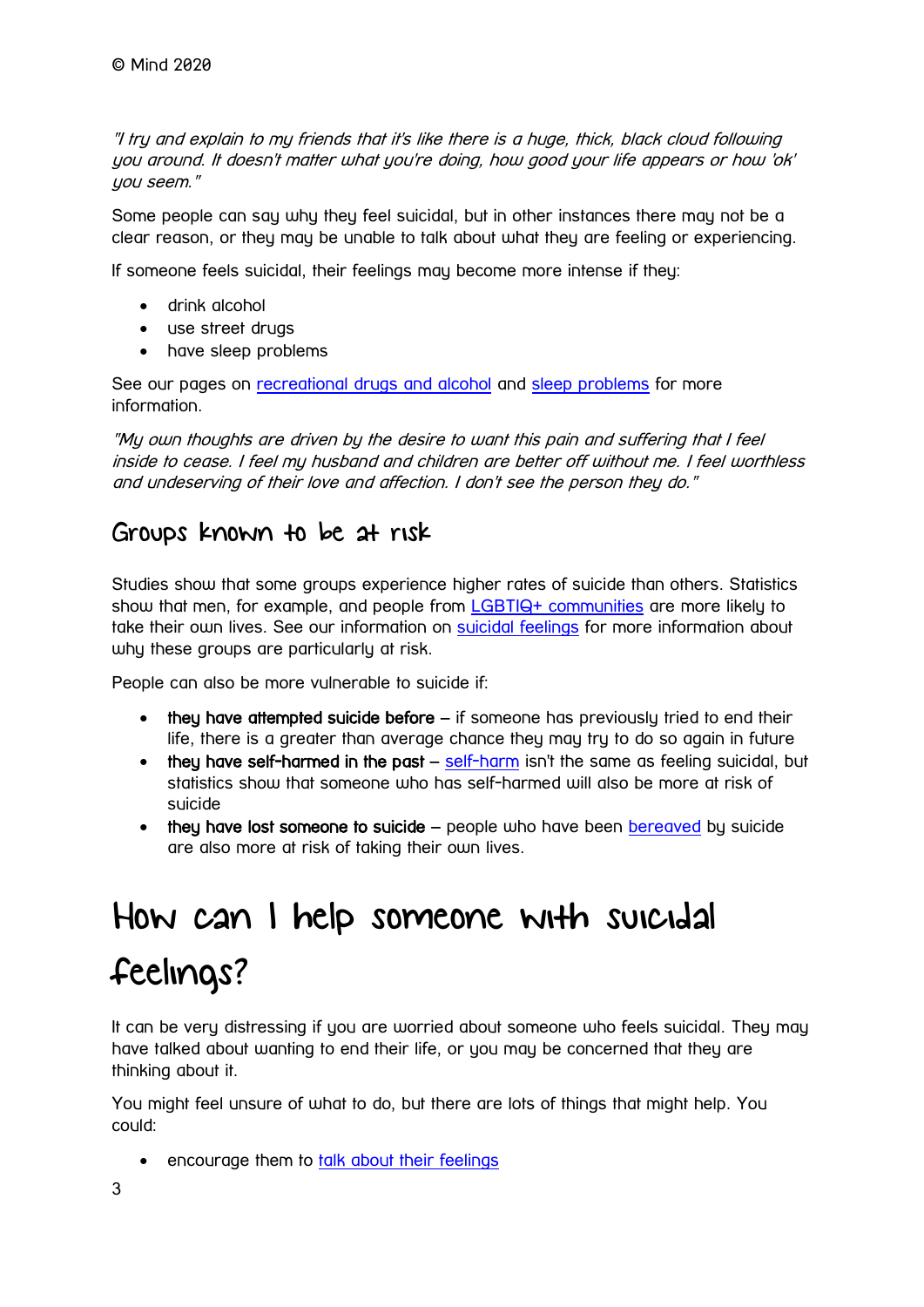- encourage them to seek [treatment and support](https://www.mind.org.uk/information-support/types-of-mental-health-problems/suicidal-feelings/treatment-and-support/)
- offer [emotional support](https://www.mind.org.uk/information-support/guides-to-support-and-services/seeking-help-for-a-mental-health-problem/helping-someone-else-seek-help/#WhatEmotionalSupportCanIOffer)
- offer [practical support](https://www.mind.org.uk/information-support/guides-to-support-and-services/seeking-help-for-a-mental-health-problem/helping-someone-else-seek-help/#WhatPracticalSupportCanIOffer)
- help them think of [ideas for self-help](https://www.mind.org.uk/information-support/types-of-mental-health-problems/suicidal-feelings/helping-yourself-now/)
- help them to make a [support plan](https://www.mind.org.uk/information-support/helping-someone-else/supporting-someone-who-feels-suicidal/making-a-support-plan/)

"The main aspect of supporting someone through this is compassion, listening and most importantly not over-reacting or becoming upset. Remaining calm and talking the situation through is extremely important."

It may also be helpful to remove things that someone could use to harm themselves, particularly if they have mentioned specific things they might use.

For more information on encouraging someone to seek treatment for suicidal feelings, see our information on [supporting someone else to seek treatment.](https://www.mind.org.uk/information-support/guides-to-support-and-services/seeking-help-for-a-mental-health-problem/helping-someone-else-seek-help/)

## What to do in an emergency

If someone has attempted suicide, call 999 and stay with them until the ambulance arrives.

If you're worried that someone is at immediate risk of taking their own life, if you can, you should remove anything the person could use to harm themselves. It's best to stay with them and take one of these steps:

- ring their GP or out of hours service for an [emergency appointment](https://www.mind.org.uk/information-support/guides-to-support-and-services/crisis-services/accident-emergency-ae/)
- contact their [Community Mental Health Team \(CMHT\)](https://www.mind.org.uk/information-support/types-of-mental-health-problems/mental-health-problems-introduction/support-services/#CommunityMentalHealthTeamsCMHTs) if they have one
- encourage them to ring [Samaritans](http://www.samaritans.org/) on freephone 116 123 (24 hours a day). There are also specialist helplines they could contact, like Papurus [HOPELINEUK](https://papyrus-uk.org/hopelineuk/) (for under-35s) and [Campaign Against Living Miserably](https://www.thecalmzone.net/) (for men at risk of suicide). See our *useful contacts* page for more information on organisations that could help.
- go to the nearest [Accident and Emergency](https://www.mind.org.uk/information-support/guides-to-support-and-services/crisis-services/accident-emergency-ae/) (A&E) department or call 999 for an ambulance
- call [NHS 111](https://www.nhs.uk/using-the-nhs/nhs-services/urgent-and-emergency-care/nhs-111/) in England, or [NHS 111 Wales](https://111.wales.nhs.uk/contactus/) in Wales

See our information on [suicidal feelings](https://www.mind.org.uk/information-support/types-of-mental-health-problems/suicidal-feelings/) if you are experiencing suicidal feelings yourself.

"It has helped me to have someone who loves me who accepts that I am feeling what I am feeling, and yet choose to remain with me quietly and encourage, but not force me, to have a sip of water or a bite of something, or go for a walk with them, etc."

# <span id="page-3-0"></span>How can I help them talk about suicidal feelings?

4 If someone feels suicidal, talking to someone who can listen and be supportive may be their first step towards [getting help.](https://www.mind.org.uk/information-support/types-of-mental-health-problems/suicidal-feelings/treatment-and-support/) They could talk to someone in their life. They could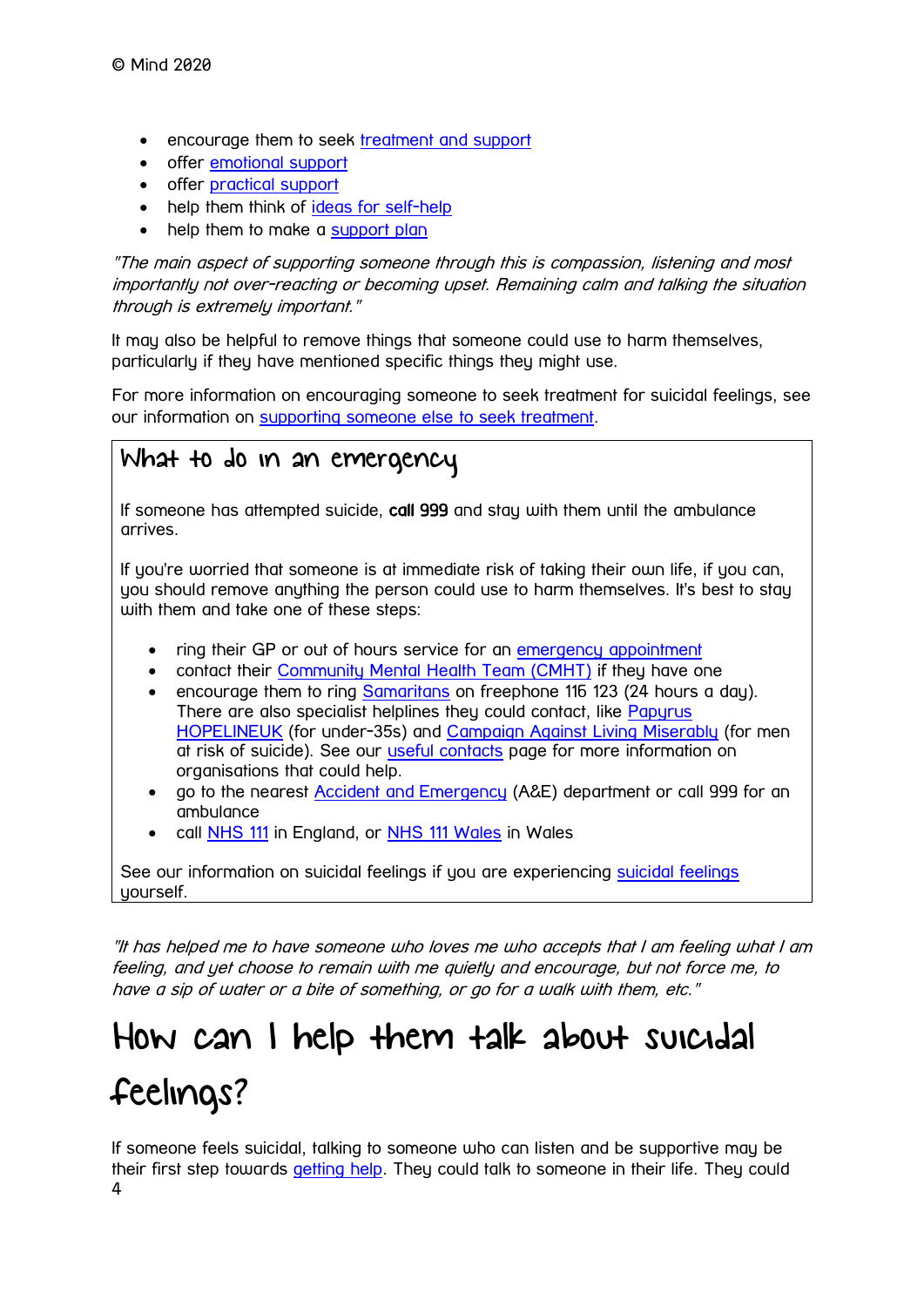also talk to a professional such as a doctor or therapist, or a [trained listener at a helpline.](https://www.mind.org.uk/information-support/guides-to-support-and-services/crisis-services/helplines-listening-services/) See our information on [talking therapy and counselling](https://www.mind.org.uk/information-support/drugs-and-treatments/talking-therapy-and-counselling/) and [helplines.](https://www.mind.org.uk/information-support/guides-to-support-and-services/crisis-services/helplines-listening-services/)

If you feel able to listen, you could ask them about how they are feeling. It could help if you:

- Ask open questions. These are questions that invite someone to say more than 'yes' or 'no', such as 'How have you been feeling?' or 'What happened next?'
- Give them time. You might feel anxious to hear their answers, but it helps if you let them take the time they need.
- Take them seriously. People who talk about suicide do sometimes act on their feelings — it's a common myth that they don't. It's best to assume that they are telling the truth about feeling suicidal.
- Try not to judge. You might feel shocked, upset or frightened, but it's important not to blame the person for how they are feeling. They may have taken a big step by telling you.
- Don't skirt around the topic. There is still a taboo around talking about suicide which can make it even harder for people experiencing these feelings to open up and feel understood. Direct questions about suicide like 'Are you having suicidal thoughts?' or 'Have you felt like you want to end your life?' can help someone talk about how they are feeling.

"Not undermining their feelings and letting them know that you believe them and want to be there for them is really necessary as well."

## Why is it safe to ask if someone feels suicidal?

Asking someone if they feel suicidal or are planning to end their life may not feel like the right thing to do but in fact professionals do recommend asking direct questions about suicide. Some people worry that this might indirectly encourage the person who is feeling suicidal to act on their feelings, but in reality research has shown that speaking openly about suicide decreases the likelihood of the person acting on their feelings.

Asking simple, direct questions can encourage them to be honest about how they are feeling. Many people feel relieved and less isolated when they are asked.

"You can find yourself tiptoeing around the subject because you're scared of saying the wrong thing and you wish you could make everything better. I knew from my own experiences that being told: don't say that, or you don't mean that, doesn't help. It can help just to say that you're here and you're sorry things are hard right now. You don't have to have all the answers."

## How can I offer emotional support?

You don't need any special training to show someone you care about them. Here are some things you can do to offer [emotional support:](https://www.mind.org.uk/information-support/guides-to-support-and-services/seeking-help-for-a-mental-health-problem/helping-someone-else-seek-help/#WhatEmotionalSupportCanIOffer)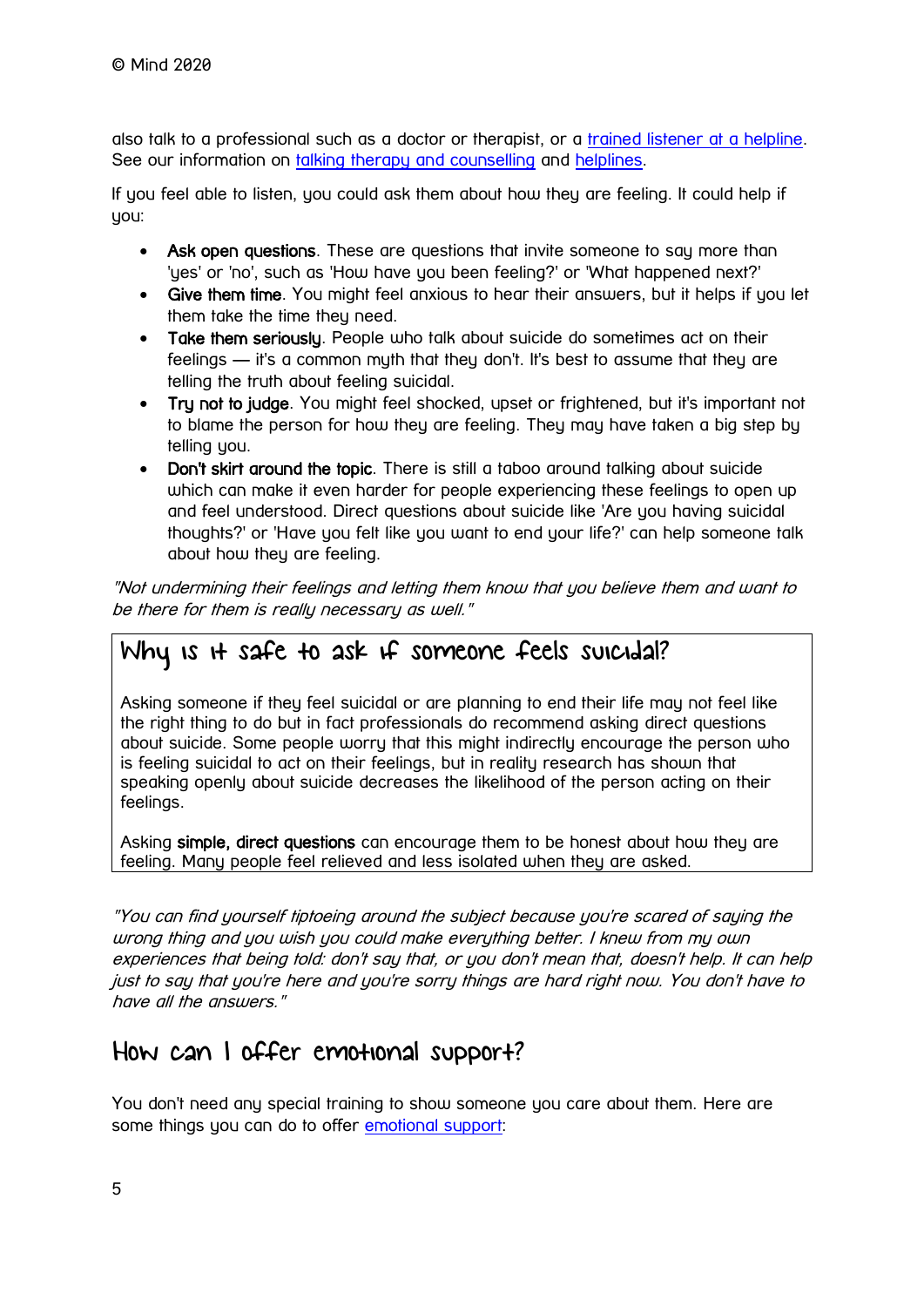- Listen. Simply giving someone space to talk, and listening to how they're feeling, can be really helpful in itself. If they're finding it difficult, let them know that you're there when they are ready.
- Stay calm. Even though it might be upsetting to hear that someone you care about is distressed, try to stay calm. This will help your friend or family member to feel calmer too.
- Tru not to make assumptions. Your perspective might be useful to your friend or family member, but try not to assume that you already know what may have caused their feelings, or what will help.

For more about how you could offer support, see our information on [supporting someone](https://www.mind.org.uk/information-support/guides-to-support-and-services/seeking-help-for-a-mental-health-problem/helping-someone-else-seek-help/)  [else to seek help for a mental health problem.](https://www.mind.org.uk/information-support/guides-to-support-and-services/seeking-help-for-a-mental-health-problem/helping-someone-else-seek-help/)

Having these conversations can be hard so it's important to take care of yourself too. Our page on [supporting yourself](https://www.mind.org.uk/information-support/helping-someone-else/supporting-someone-who-feels-suicidal/supporting-yourself/) has some suggestions.

## <span id="page-5-0"></span>Making a support plan

This page covers:

- [What is a support plan?](https://www.mind.org.uk/information-support/helping-someone-else/supporting-someone-who-feels-suicidal/making-a-support-plan/#WhatIsASupportPlan)
- [How can a support plan help?](https://www.mind.org.uk/information-support/helping-someone-else/supporting-someone-who-feels-suicidal/making-a-support-plan/#HowCanASupportPlanHelp)
- [What should a support plan include?](https://www.mind.org.uk/information-support/helping-someone-else/supporting-someone-who-feels-suicidal/making-a-support-plan/#WhatShouldASupportPlanInclude)

### What is a support plan?

A support plan is a list that sets out how someone would like to be supported and what they can do to help themselves in a particular situation. It can encourage them to tell you what might help. It's also a useful way of keeping important information and contacts together in one place.

## How can a support plan help?

Making a support plan is a way of working out what might be helpful and recording those ideas in one place, which some people find useful. It's not a legal agreement and it doesn't mean you have to help.

As well as asking someone what they might find helpful, it's important to think about what help you feel able to give. If someone wants help you don't feel you can offer, it's okay not to agree and to find other options.

You could encourage the person you are concerned about to make a support plan. The support plan is for them to fill in, although you might help them do this.

It can be helpful to:

- talk together about what to include
- ask them what has or hasn't helped before
- write or print more than one copy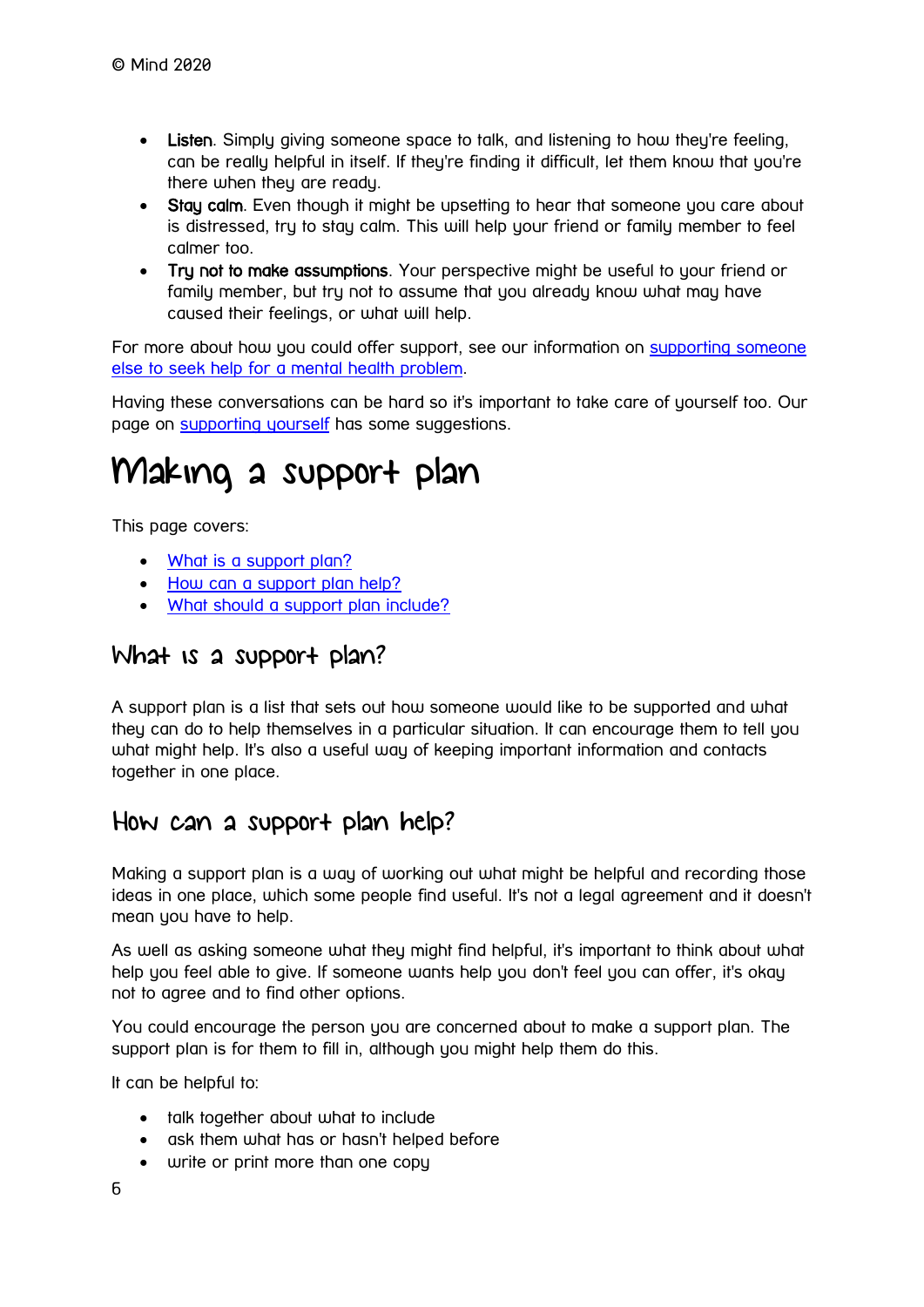- keep it somewhere easy to find
- save important numbers in your phones.

You could also help them to explore other ways of finding support. Our pages on seeking [help for a mental health problem](https://www.mind.org.uk/information-support/guides-to-support-and-services/seeking-help-for-a-mental-health-problem/) and [helping yourself with suicidal feelings](https://www.mind.org.uk/information-support/helping-someone-else/supporting-someone-who-feels-suicidal/supporting-yourself/) have some suggestions.

"The thing I find most helpful, is just knowing someone is there. Sometimes just listening to someone drivel on about mundane things. Sometimes talking about how I feel – just simply saying to someone I feel suicidal."

## What should a support plan include?

Below are some examples of questions which you could include in a support plan for somebody you want to help.

A support plan is for someone who feels suicidal to fill in, so these suggested questions are written from that person's perspective.

#### What can I do to take care of myself?

This could include things like 'write down how I feel', 'cuddle a pet' or 'do some exercise like walking or swimming'.

#### How would I like to be supported?

This could include a list of names and numbers of friends, family or professionals you can contact when you need support and details of how you would like to be supported, like 'ask me how I'm feeling' or 'come to appointments with me'. It's also a good idea to list the details of [helplines](https://www.mind.org.uk/information-support/guides-to-support-and-services/crisis-services/helplines-listening-services/) or [peer support groups,](https://www.mind.org.uk/information-support/peer-support-directory/) which might include [online support](https://www.mind.org.uk/information-support/tips-for-everyday-living/online-mental-health/) like [Elefriends.](https://www.mind.org.uk/information-support/elefriends-our-online-community/)

#### Who can be contacted in an emergency?

It's best to agree on [what to do in an emergency,](https://www.mind.org.uk/information-support/guides-to-support-and-services/crisis-services/accident-emergency-ae/) with names and numbers for crisis [services.](https://www.mind.org.uk/information-support/guides-to-support-and-services/crisis-services/accident-emergency-ae/) This could include things like 'call 999 for an ambulance', 'contact my Community Mental Health Team (CMHT) on...' or 'call 116 123 for Samaritans'.

See our information on [self-help for suicidal feelings](https://www.mind.org.uk/information-support/types-of-mental-health-problems/suicidal-feelings/helping-yourself-now/) and [making a safety plan](https://www.mind.org.uk/information-support/types-of-mental-health-problems/suicidal-feelings/helping-yourself-long-term/) for more ideas of what to include.

# <span id="page-6-0"></span>How can I support myself?

Supporting someone who feels suicidal can be emotionally draining. It's important to look after yourself too. This page has some ideas which may help.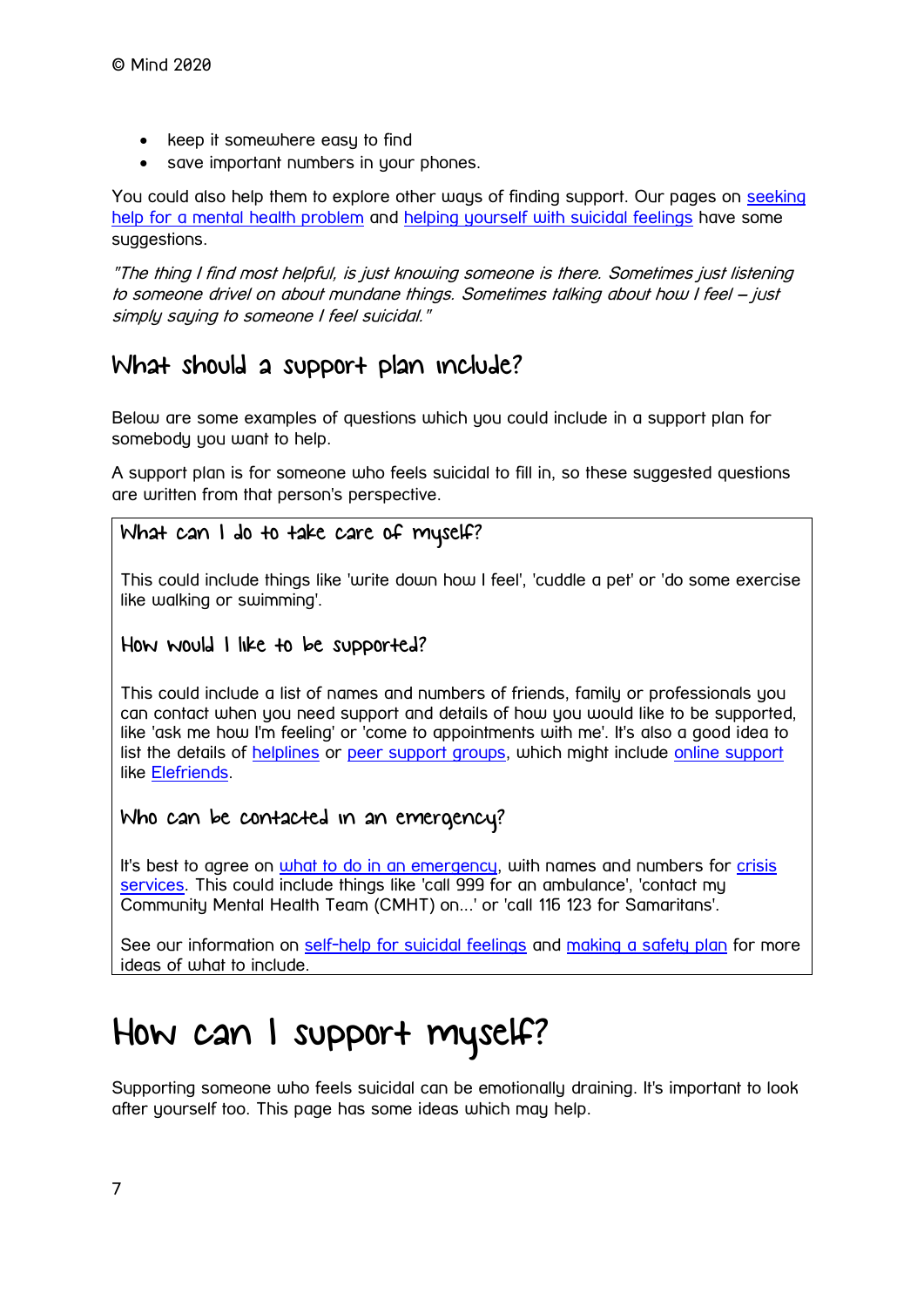## Look after your own wellbeing

When you are [caring for someone else,](https://www.mind.org.uk/information-support/helping-someone-else/carers-friends-family-coping-support/) you can find that you think a lot about their wellbeing and not about your own. It's important to take care of your own [physical health](https://www.mind.org.uk/information-support/tips-for-everyday-living/wellbeing/wellbeing/#LookAfterYourPhysicalHealth) and [mental health,](https://www.mind.org.uk/information-support/tips-for-everyday-living/wellbeing/wellbeing/#LookAfterYourMentalHealth) including getting enough sleep, eating regularly and doing things you enjoy or find relaxing.

## Take time for yourself

Some people feel that they should spend all of their time and energy trying to support their loved one, or feel guilty about wanting time for themselves. It's important to remember that you are a human being with needs of your own. To be able to care for someone else, you need to take time for yourself too.

It can feel easier to take time for yourself if you make a [support plan](https://www.mind.org.uk/information-support/helping-someone-else/supporting-someone-who-feels-suicidal/making-a-support-plan/) with the person you are concerned about, so you know that they have:

- things they can do to help themselves
- other ways of getting support

## Be kind to yourself

It can be hard to accept that someone close to you feels suicidal. You might feel helpless, powerless, angry, sad, shocked, frightened or a whole range of other emotions unique to your own experience - there's no right or wrong way to feel.

Some people worry that they are to blame if someone else feels suicidal, or their loved one doesn't feel better, but it's important not to blame yourself for what is happening.

If you have these sorts of worries, it could help to [talk to someone](https://www.mind.org.uk/information-support/helping-someone-else/supporting-someone-who-feels-suicidal/useful-contacts/) about how you are feeling.

## Find support for yourself

You could have all sorts of feelings while supporting someone who feels suicidal. It may help to talk about your feelings and worries, or get support from people who have had similar experiences. You could:

- talk to a friend or family member
- call a helpline (see [Useful contacts\)](https://www.mind.org.uk/information-support/helping-someone-else/supporting-someone-who-feels-suicidal/useful-contacts/)
- try [talking therapy and counselling](https://www.mind.org.uk/information-support/drugs-and-treatments/talking-therapy-and-counselling/)
- join a [peer support group](https://www.mind.org.uk/information-support/drugs-and-treatments/peer-support/)

For more about taking care of yourself, see our information on [looking after yourself](https://www.mind.org.uk/information-support/helping-someone-else/carers-friends-family-coping-support/looking-after-yourself/) and [how to cope when supporting someone else.](https://www.mind.org.uk/information-support/helping-someone-else/carers-friends-family-coping-support/) You could also create your own [support](https://www.mind.org.uk/information-support/helping-someone-else/supporting-someone-who-feels-suicidal/making-a-support-plan/)  [plan.](https://www.mind.org.uk/information-support/helping-someone-else/supporting-someone-who-feels-suicidal/making-a-support-plan/)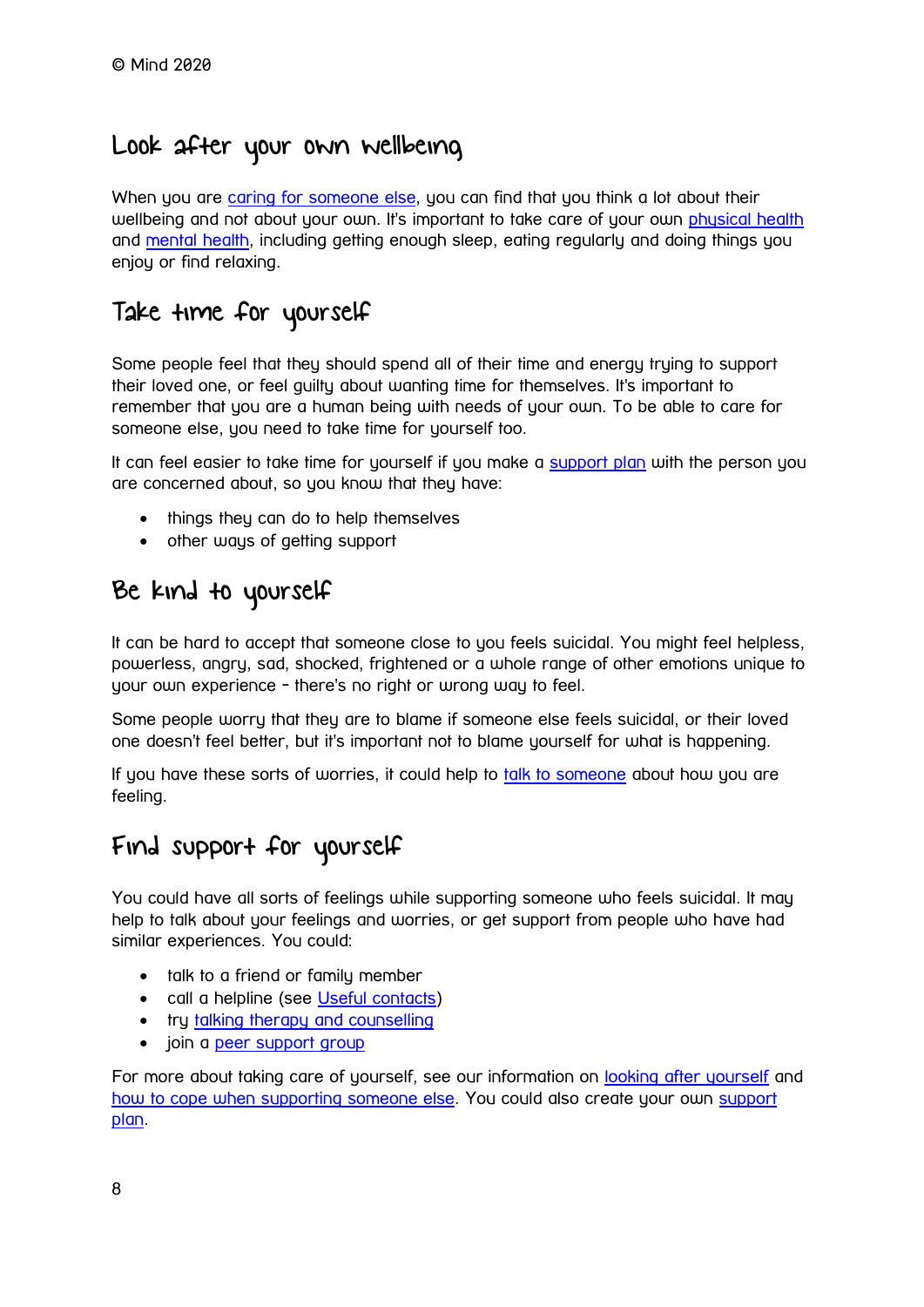## <span id="page-8-0"></span>Useful contacts

## Mind's services

- [Helplines](https://www.mind.org.uk/information-support/helplines/) our Infolines provide information and support by phone, email and text.
- [Local Minds](https://www.mind.org.uk/about-us/local-minds/) provide face-to-face services across England and Wales. These might be talking therapies, peer support and advocacy.
- [Elefriends](https://www.mind.org.uk/information-support/elefriends-our-online-community/) our supportive online community for anyone experiencing a mental health problem.

## Other organisations

#### Campaign Against Living Miserably (CALM)

**[0800 58 58 58](tel:+44-800-58-58-58) (UK helpline)** 

0808 [802 58 58](tel:+44-808-802-58-58) (London helpline)

[thecalmzone.net](https://www.thecalmzone.net/)

Provides listening services, information and support for men at risk of suicide, including a web chat.

#### Carers UK

[0808 808 7777](tel:+44-808-808-7777) [carersuk.org](https://www.carersuk.org/) Advice and support for people caring for someone else.

#### Community Advice and Listening Line (C.A.L.L.)

[0800 132 737](tel:+44-800-132-737) (helpline) [81066](sms:81066) (text HELP plus your message) [callhelpline.org.uk](http://www.callhelpline.org.uk/) Provides information and support for people experiencing a mental health problem in Wales.

### Gender Identity Research & Education Society (GIRES)

[gires.org.uk](https://www.gires.org.uk/)

Works to improve the lives of of trans and gender non-conforming people of all ages, including those who are non-binary and non-gender.

#### Maytree Suicide Respite Centre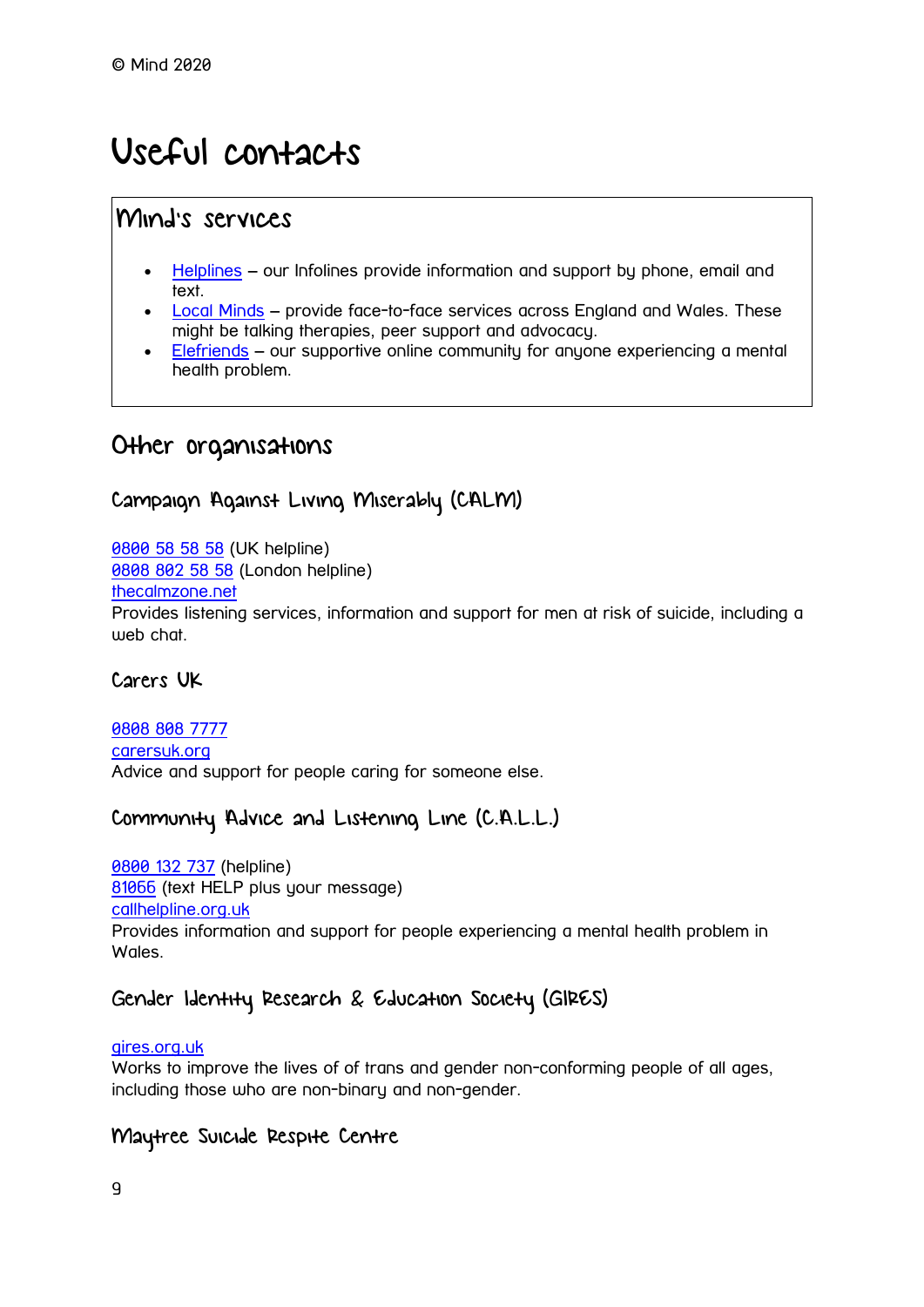#### [020 7263 7070](tel:+44-20-7263-7070)

#### [maytree.org.uk](https://www.maytree.org.uk/)

Offers free respite stays for people in suicidal crisis.

#### MindOut

#### [mindout.org.uk](https://www.mindout.org.uk/)

Mental health service run by and for LGBTQ+ people.

#### The Mix

#### [0808 808 4994](tel:+44-808-808-4994)

[85258](sms:+4485258) (crisis messenger service, text THEMIX) [themix.org.uk](https://www.themix.org.uk/) Support and advice for under 25s, including a helpline, crisis messenger service and webchat.

#### NHS 111 (England)

[111](tel:+44-111) [111.nhs.uk](https://111.nhs.uk/) Non-emergency medical help and advice for people in England.

#### NHS 111 Wales

[111](tel:+44-111) (Hywel Dda, Powys, Aneurin Bevan and Swansea Bay Health Boards (including Brigend)) [0845 46 47](tel:+44-845-46-47) (all other areas of Wales) [111.wales.nhs.uk](https://111.wales.nhs.uk/contactus/) Non-emergency medical help and advice for people living in Wales. The contact number for this service differs depending on which area of Wales you live in.

### Papyrus HOPELINEUK

[0800 068 41 41](tel:+44-800-068-41-41) [07786 209697](sms:+44-7786-209697) (text) [papyrus-uk.org](https://www.papyrus-uk.org/) Confidential support for under-35s at risk of suicide and others who are concerned about them.

#### Sane

#### [sane.org.uk](http://www.sane.org.uk/)

Offers emotional support and information for anyone affected by mental health problems.

#### Samar<sub>Hans</sub>